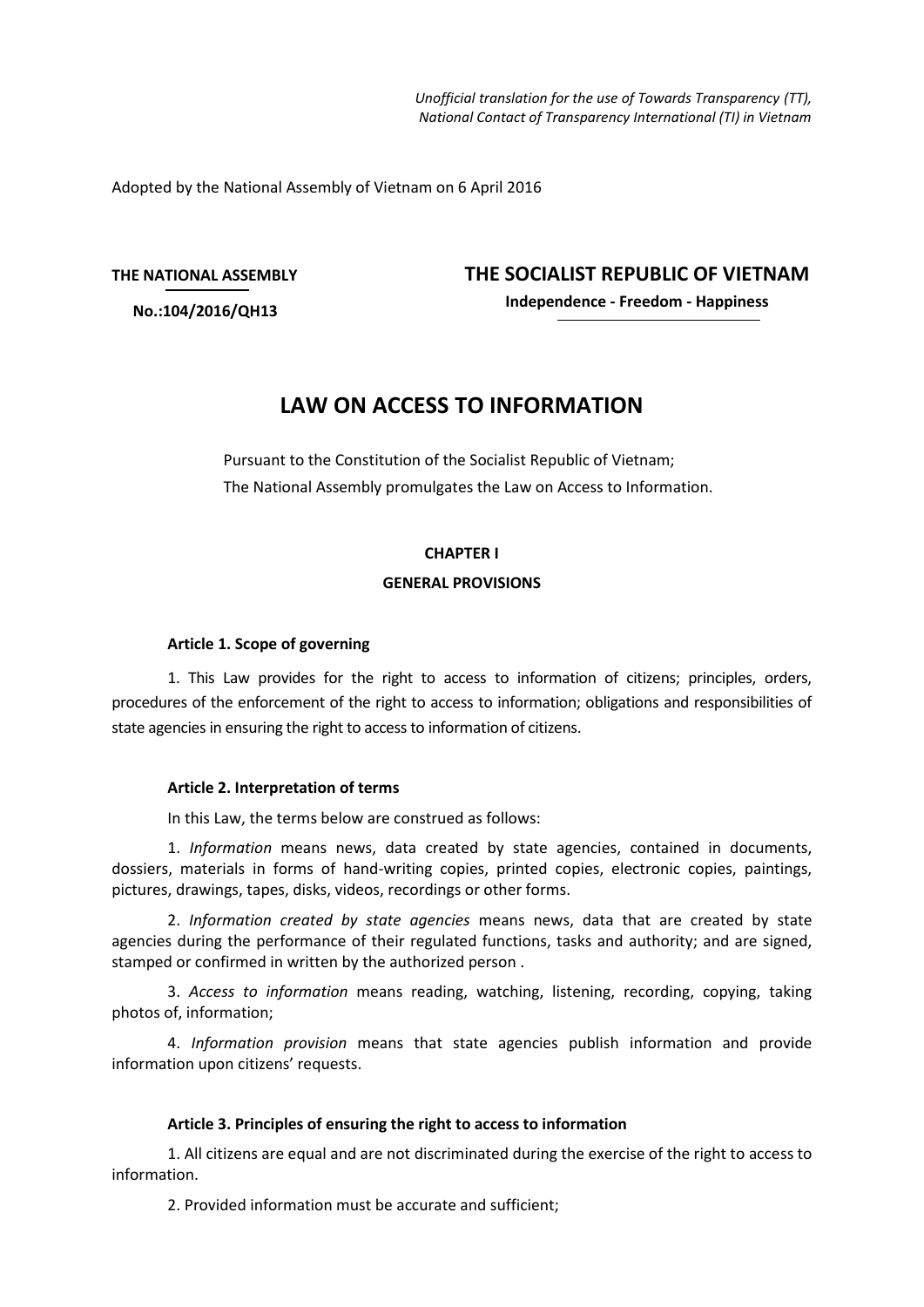3. Information must be provided for citizens in timely, transparent and convenient methods, in compliance with orders and procedures regulated by the laws.

4. The right to access to information shall be restricted in compliance with the laws and if it is deemed necessary to protect the national defense, national security, social order and safety, social ethics, and public health.

5. Exercise of the right to access to information of citizens must not infringe upon the interests of the nation, the people, the legitimate rights and obligations of agencies, organizations and individuals.

6. The Government shall create favorable conditions for persons with disability, people living in mountainous areas, islands, areas with exceptional socio-economic difficulties to exercise the right to access to information.

#### **Article 4. Subject of the right to access to information**

1. Citizens shall exercise the right to access to information as prescribed by this Law.

2. A person losing their civil acts capacity shall request information via his/her representative by law.

A person having difficulty in being aware of or controlling his/her acts shall request information via his/her guardian.

3. A person under 18 years old shall request information via his/her representative by law, except otherwise prescribed by law on children and other laws.

# **Article 5. Information accessible for citizens**

Citizens shall have the right to access to information held by state agencies, except for inaccessible information as regulated in Article 6 of this Law; or information accessible for citizens upon condition as regulated in Article 7 of this Law.

#### **Article 6. Information inaccessible for citizens**

1. Information classified as state secrecy, including important information in politics, national defense, national security, foreign affair, economics, sciences, technology and other fields as regulated by law.

When classified information is declassified, citizens shall have the right to access them under the provisions of this Law.

2. Information which, if published, can cause harm to state interests, cause bad effect to national defense, national security, international relationship, social order and safety, social ethics, social health; likely to cause serious damage to lives, life and property of individuals; information classified as work secrecy, information about internal meetings of state agencies, documents created by state agencies for internal works.

#### **Article 7. Information accessible for citizens upon condition**

1. Information related to business confidentiality shall only be accessible upon consent of the business owner.

2. Information related to privacy, individuals' secret shall only be accessible upon consent of such person, information with regard to family's secret shall only be accessible upon consent of each member of the family.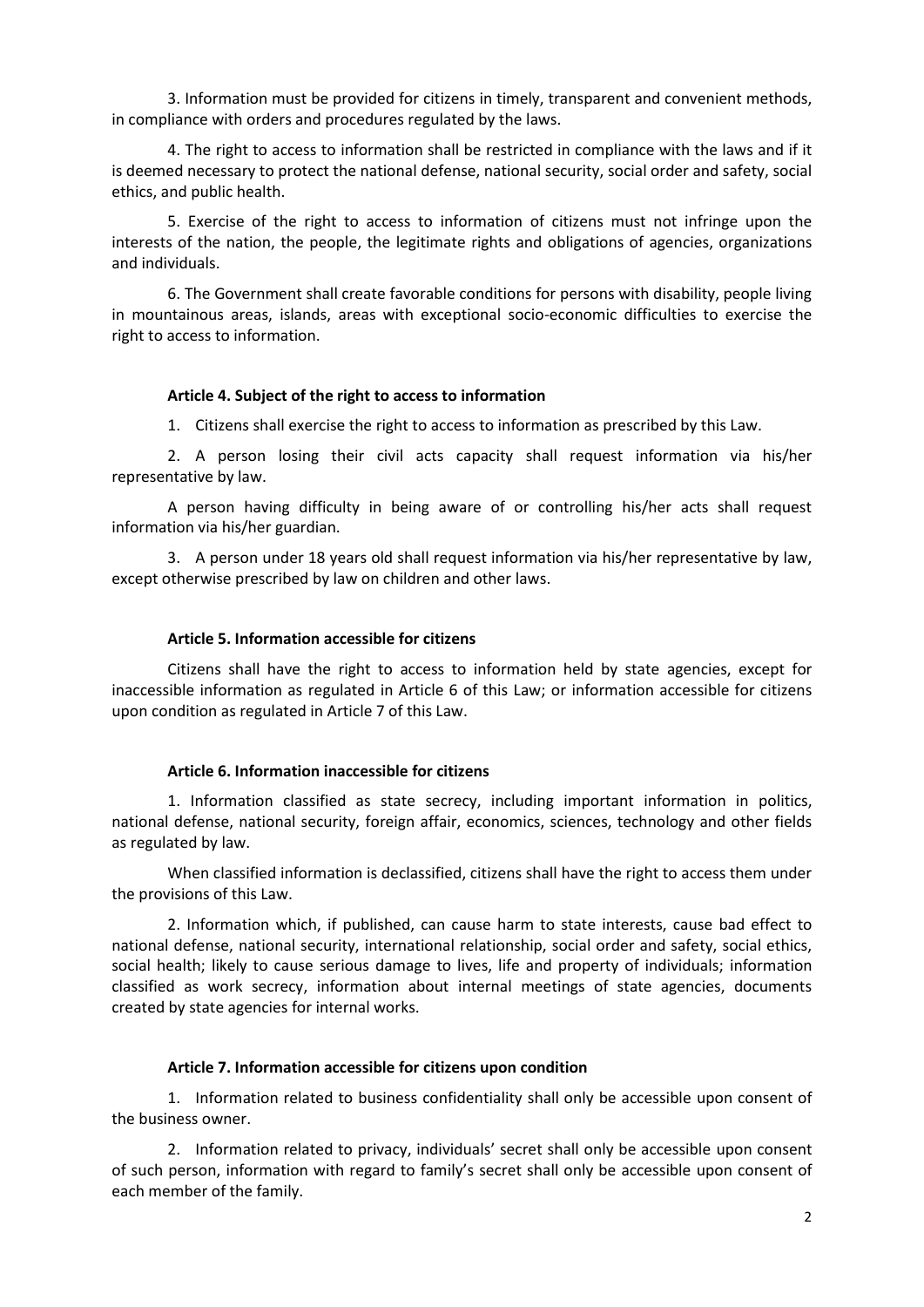3. During the performance of their tasks and functions, the heads of state agencies shall determine the provision of information related to business confidentiality, life privacy, individuals' secret, families' secret if it deems necessary to the interests of public, social health according to the provision of regarding laws without the consent as provided for in Item 1 and Item 2 of this Article.

# **Article 8. Rights and obligations of citizens in getting access to information**

1. Citizens shall have the rights as follows:

a) Being fully, precisely, and timely provided with information;

b) Filing complaints, lawsuits, and denunciations against violations of provisions of the law on access to information.

2. Citizens shall have obligations as follows:

a) Complying with provisions of the law on access to information;

b) Not distorting provided information;

c) Not infringing upon the rights and legitimate interests of agencies, organizations and individuals while exercising the right to access to information.

# **Article 9. The scope and responsibility to provide information**

1. State agencies creating information shall be responsible for information provision, except for the cases regulated in Article 6 of this Law; for the cases regulated in Article 7 of this Law, information shall be provided when all conditions in accordance with the provisions of the law are met.

Commune People's Committee shall be responsible for providing information it has created or received to perform its functions, tasks and power, except for the cases regulated in Article 6 of this Law; for the cases regulated in Article 7 of this Law, information shall be provided when all conditions in accordance with the provisions of the law are met.

2. State agencies directly organize the provision of information, except for the following cases:

a) The Office of the National Assembly shall provide information created by the National Assembly and its bodies, Standing Committee of National Assembly's bodies, National Election Council or the Office of the National Assembly and information created by itself;

b) The Office of the State President shall provide information created by the State President and information created by itself;

c) The Office of the Government shall provide information created by the Government, the Prime Minister and information created by itself;

d) Offices of the National Assembly Delegations shall provide information created by the National Assembly Delegations and information created by themselves;

đ) Offices of People's Councils of provinces and cities directly under the central management (hereinafter referred to as provincial level) shall provide information created by the People's Councils, the Standing People's Councils, departments of People's Council or Offices of People's Councils and information created by themselves;

e) Offices of People's Committees of provinces and cities directly under the central management shall provide information created by People's Committees, the Chairman of People's Committees and information created by themselves;

g) Offices of People's Councils and People's Committees of districts, towns, provincial cities shall provide information created by People's Councils, the Standing People's Councils, People's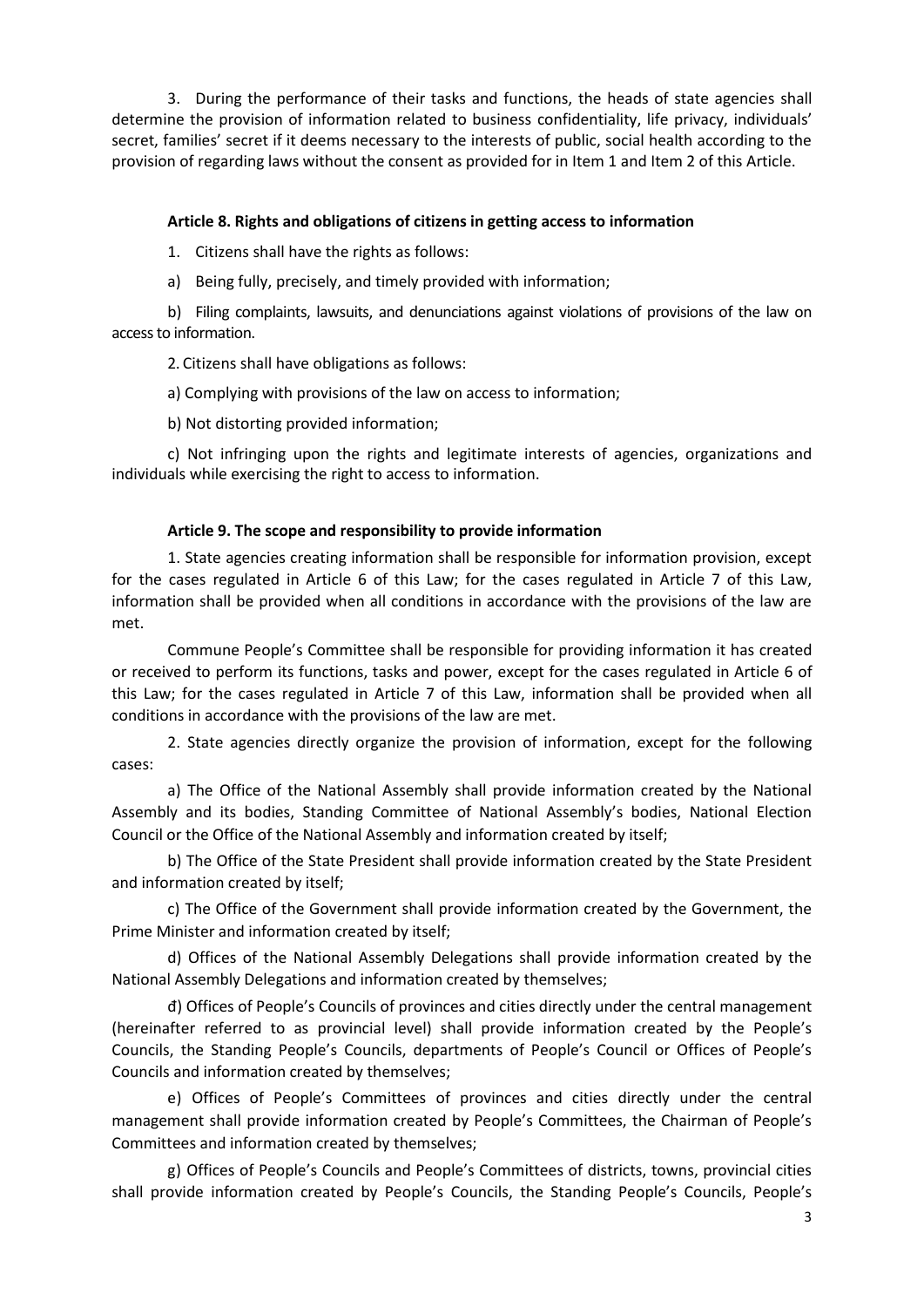Committees, departments of People's Council, People's Committees, the Chairman of People's Committees and information created by themselves;

h) Commune People's Committees shall have the responsibility to provide citizens residing in localities with information created by themselves or by other agencies at the same level, or received by themselves to perform their functions, tasks and power; provided other citizens with such information in case the information directly relates to their rights and legitimate interests;

i) Minister of Ministry of Defense, Minister of Ministry of Public Security appoint the focal point for provision of information in their organizations.

### **Article 10. Methods of accessing information**

Citizens shall have access to information in the following ways:

1. Free access to information published by state agency;

2. Request state agencies to provide information.

#### **Article 11. Prohibited acts**

1. Intentionally providing incorrect and insufficient information; delaying information provision; destroying information; falsifying information.

2. Providing or using information against the Socialist Republic of Vietnam; undermining the unity policy; inciting violence.

3. Providing, using information to infringe upon the dignity, honor, prestige, causing gender discrimination and/or damage to the property of individuals, agencies and organizations.

4. Obstructing, threatening, victimizing information requester or information provider.

# **Article 12. Cost of access to information**

1. Citizen is provided with information at no charge or fee, unless otherwise regulated by other laws.

2. Information requester shall pay the actual cost for printing, copying, capturing, and sending information.

The Minister of Ministry of Finance shall provide detailed regulations on this Item.

## **Article 13. Supervising the implementation of the right to access to information**

1. The National Assembly shall conduct supreme supervision to ensure the implementation of the right to access to information of citizens.

2. People's Councils shall conduct supervision to ensure the implementation of the right to access to information of citizens at localities; reviewing annual reports of People's Committees at the same level on the implementation of the right to access to information of citizens at the localities.

3. Vietnam Fatherland Front and its member organizations are responsible for social supervision of the implementation of citizen's right to access to information.

### **Article 14. Filing complaints, lawsuits, denunciations**

1. Information requester are entitled to file complaints and lawsuits against agencies, individuals responsible for information provision mentioned in Article 9 of this Law.

2. Citizens are entitled to make denunciations on violations of law on access to information.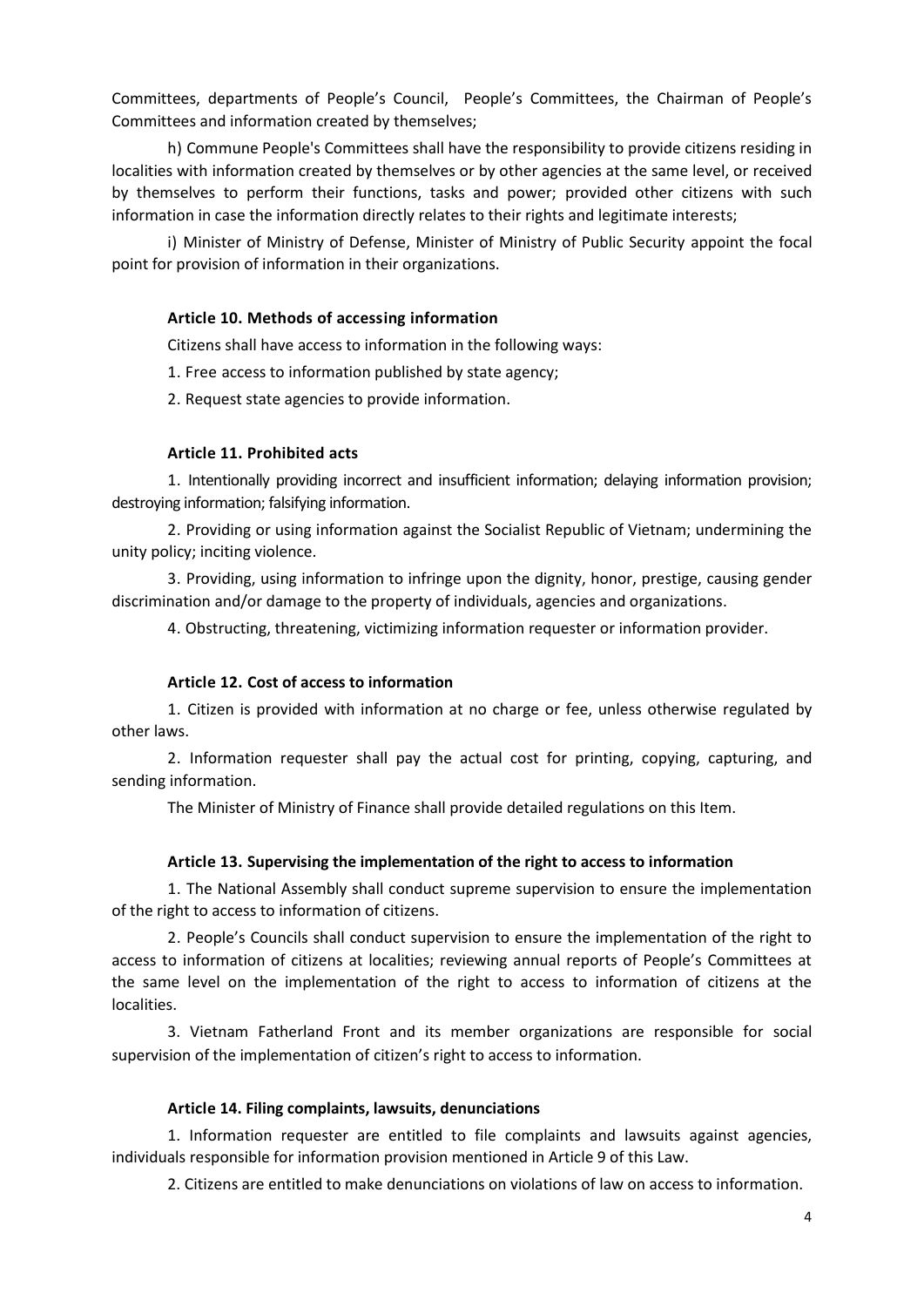3. Settlement of complaints, lawsuits, and denunciations shall comply with provisions of the laws on complaints, lawsuits, and denunciations and administration procedures.

## **Article 15. Settlement of violations**

1. Persons violating the provisions of the law on access to information shall be disciplined, handled for administrative violations or examined for penal liabilities depending on the nature and seriousness of their violations.

2. When persons responsible for information provision commit one of the acts specified in Article 11 of this Law, which causes damage, the state agencies providing information shall pay for the damages and the individuals that commit acts of violation shall have to repay according to regulations of the law on state compensation liability.

3. Information requester using the provided information to adversely affect the legitimate rights and interests of agencies, organizations and other persons shall be held liable as prescribed by law.

## **Article 16. Application of the law on access to information**

This Law shall apply to access to information of citizens in general.

If the provisions on access to information of other laws do not contrast to Article 3 of this Law, the provisions of those laws shall apply.

# **CHAPTER II INFORMATION PUBLICATION**

## **Article 17. Information subject to publication**

1. The following information shall be widely publicized:

a) Legal documents; administrative documents for general application; international treaties to which the Socialist Republic of Vietnam is a member, international agreements to which Vietnam is a party; administrative procedures and processes of handling affairs of state agencies;

b) Information popularizing and guiding laws, regimes and policies on the domains under the agency's management;

c) Draft legal documents as stipulated by the law for promulgation of legal documents; Contents and results of acceptance of people's opinions on matters falling under the deciding competence of state agencies as prescribed by laws; proposals and draft proposals for the establishment, dissolvent, merger, division of administrative units, adjustment of administrative boundaries;

d) Strategies, programs, projects, proposals, plans, master plans for socio-economic development at national and local level; sector and field planning and methods, results of implementation; programs and annual work plans of state agencies;

đ) Information on the draft budget ; reports on the implementation of the state budget; final Accounts Of State Budget; budget drafting and implementation, budget finalization for programs, capital investment projects; State budget procedures;

e) Information on the allocation, management and use of resources of official development assistances and non-government aids as prescribed by laws; information on the management and use of the aids, social assistances; management and use of people's contributions and funds;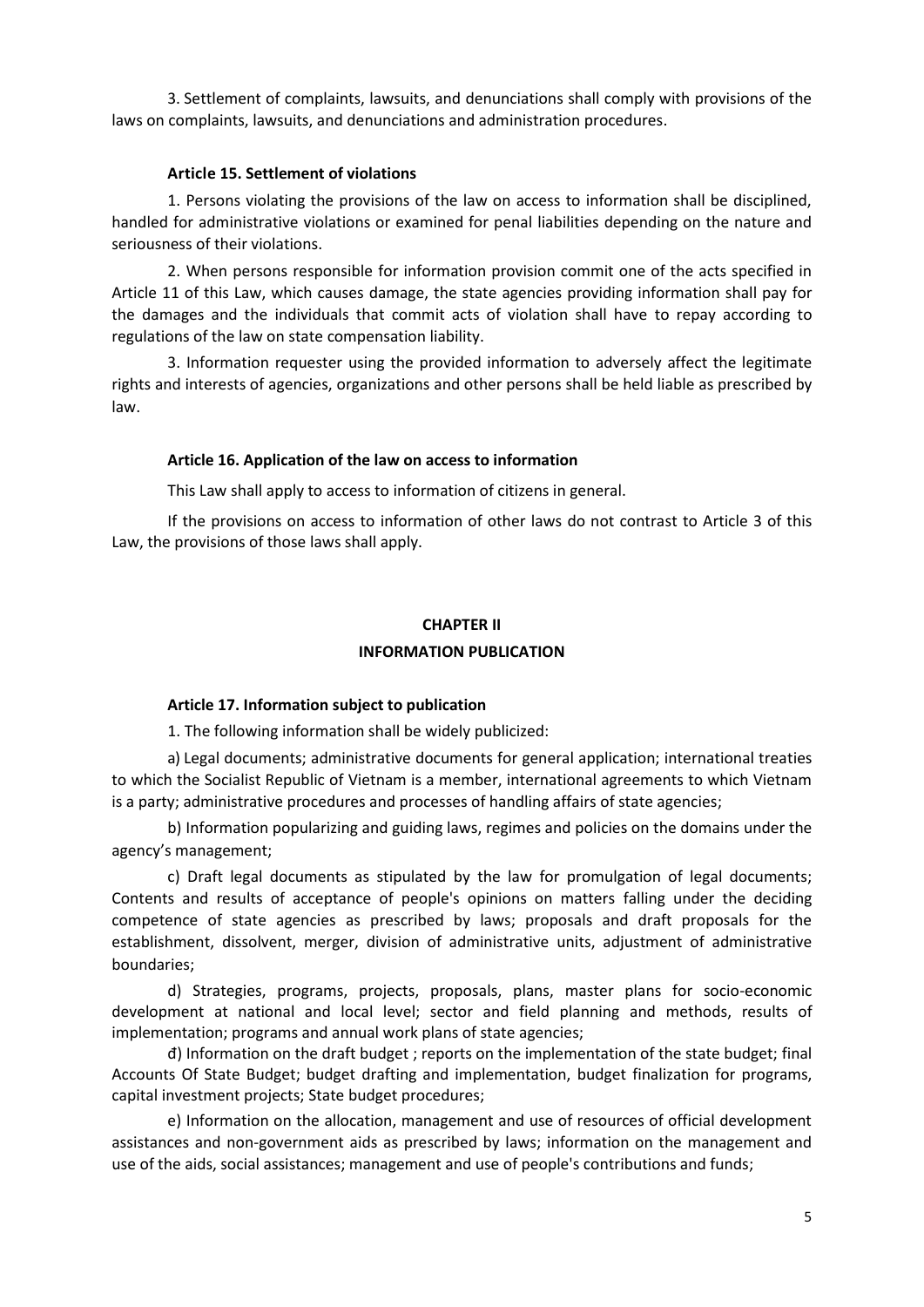g) Information on the list of projects and public investment programs, public procurement and management, using public investment, the processes and the results of the implementation of public investment plans, programs and projects; information on bidding; information on planning, land use planning; land price; land acquisition; compensation, site clearance and resettlement related to projects, works in the locality;

h) Information on investment activities, management and use of State capital in enterprises; evaluation reports on the results of operations and business classification; monitoring reports on the implementation of public financial information of enterprises and government agencies representing the owners; information on the organization and operation of state-owned enterprises;

i) Information on products, goods and services that have negative impacts on health and the environment; conclusion of checking, inspecting, monitoring processes related to environmental protection, public health, food safety, occupational safety;

k) Information on the functions, duties, powers and organizational structure of agencies and of subordinate units; duties and powers of officials and civil servants directly handling the people's work; rules and code of conducts issued by the state agencies;

l) Periodic work reports; annual financial reports; statistical information of an industry and fields under its management; national database on industries and fields under management; information on recruitment, use, and management of public officials, public servants and employees, information on portfolio and program results, scientific topics;

m) List of information subject to publication as stipulated in Item 1 of Article 34 of this Law; addresses, telephone numbers, fax numbers, e-mail addresses of the state agencies or persons acting as focal point to receive information request;

n) Information relating to the public interest, public health;

o) Information on taxes, fees and charges;

p) Other information subject to publication in accordance with law.

2. In addition to the information specified in paragraph 1 of this Article, based on the actual conditions, state agencies shall proactively publicize information they create or keep.

#### **Article 18. Forms and time limits of information publication**

1. Forms of information publication include:

- a) Publishing information on portals and websites of agencies;
- b) Publishing information on mass media;
- c) Publishing information on the official gazette;
- d) Posting at head offices of agencies and other places if necessary;

đ) Publishing information through citizen receptions, press conferences, press releases, activities of spokespersons of agencies in compliance with the laws;

e) Other forms at the convenience of citizens as defined by state agencies holding responsible for publishing information.

2. If provisions of relevant laws prescribe specific forms of information publication, such provisions shall apply.

If there is no specific provision in relevant laws, agencies responsible for information publication might, based on the practical situation, select one or a number of forms of information publication mentioned in Item 1 of this Article in order to ensure access to information by citizens.

3. For persons with disability, people living in mountainous areas, islands, areas with exceptional social-economic difficulties, state agencies shall take initiative in determining forms of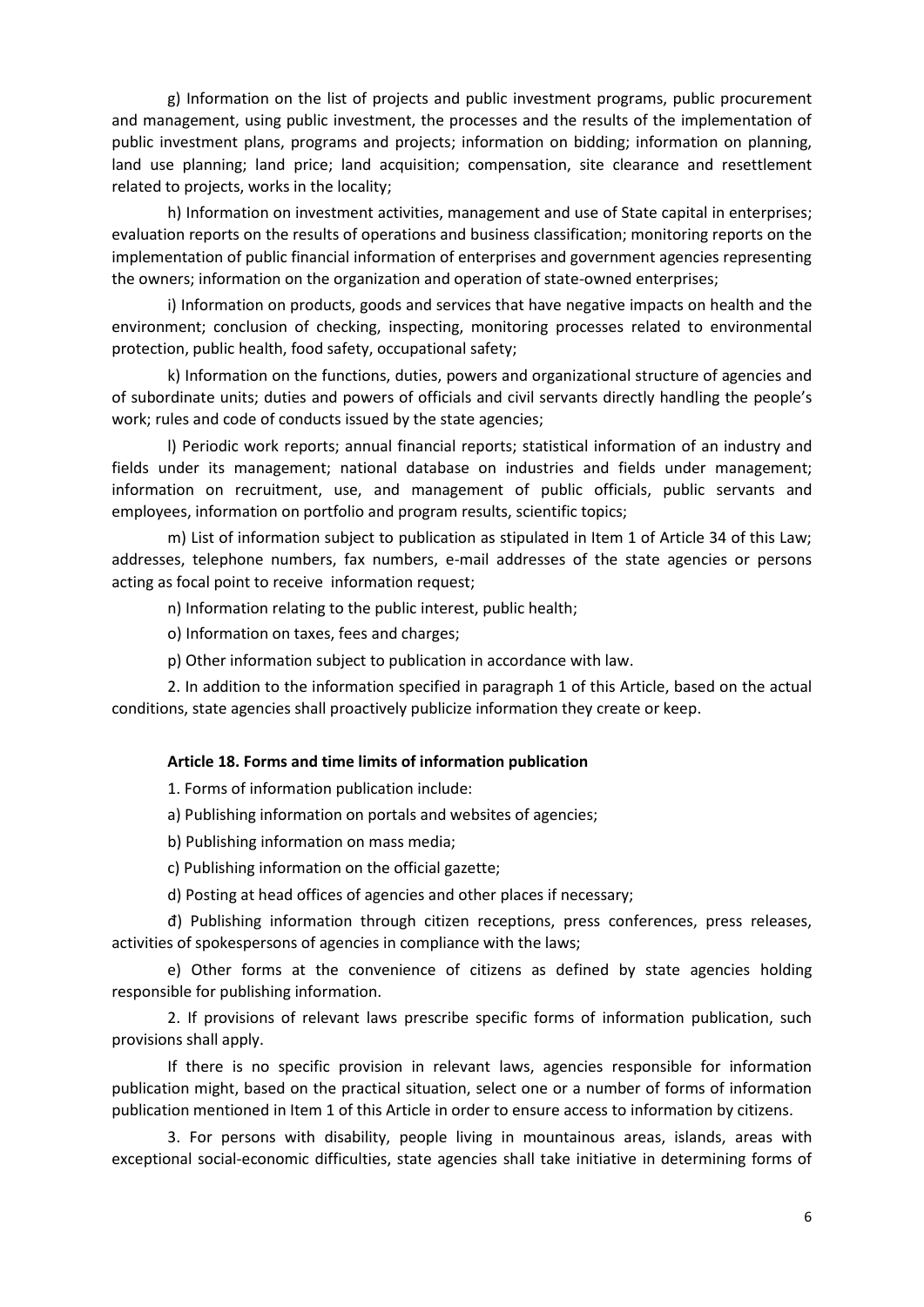information publication in line with ability and conditions to get access to information of citizens in addition to forms mentioned in Item 1 of this Article.

4. Time of information publication in each area shall comply with provisions of relevant laws; if there is no provision of relevant laws on time of information publication, within 05 (five) working days as from the date the information is attained, competent agencies shall make such information public.

#### **Article 19. Information publication on portals and websites**

1. Out of information mentioned in Article 17 of this Law, the following information must be made public on the portals and websites:

a) Legal normative documents; international treaties to which the Socialist Republic of Vietnam is a member, international agreements to which Vietnam is a party; administrative procedures and processes of handling affairs of state agencies;

b) Information disseminating, popularizing and guiding laws, regimes and policies on the domains under the agency's state management;

c) Strategy, programs, projects, proposals, plans, master plans for socio-economic development at national and local level; sector and field planning and methods, results of implementation; programs and annual work plans of state agencies;

d) Information about the list of projects, programs and results of implementation of public investment, public procurement and management, using public investment, loans;

đ) Information on the functions, duties, powers, organizational structure, organizational chart of state agencies; address, telephone number, fax number, e-mail address of the state agency or person act as focal point to provide information;

e) Annual financial reports; statistical information on the sector and field under management; information on portfolio and program results, scientific topics;

g) List of information subject to publication which must specify the address, the form, timing and duration for each type of public information;

h) Other information, if deemed necessary for the public interests, public health;

i) Other information shall be posted on the electronic portals, websites as provided for by other laws.

2. Information publication on portals and websites at provinces and cities directly under the central management shall comply with the plans on information technology application of provincial People's Committees.

3. The state agency responsible for providing information under the provisions of this Law shall keep records and documents which have been listed classified in manners and forms that ensure the right to access to information of citizens; ensure the information can be stored electronically, digitized within a reasonable timeframe and open for people to access, and connected to the internet across the country so that people can access easily from different systems.

4. Portals of state agencies must be linked, integrated with subsidiary agencies' portals, websites to update information and facilitate citizens in finding and exploiting the information.

5. In addition to the information specified in Item 1 of this Article, based on actual conditions, state agencies shall actively post information they create on portals, websites.

6. The state agency, based on actual conditions, shall be responsible for publicizing the information specified in paragraph 1 of this Article in another appropriate form in case it does not have a website or a portal yet.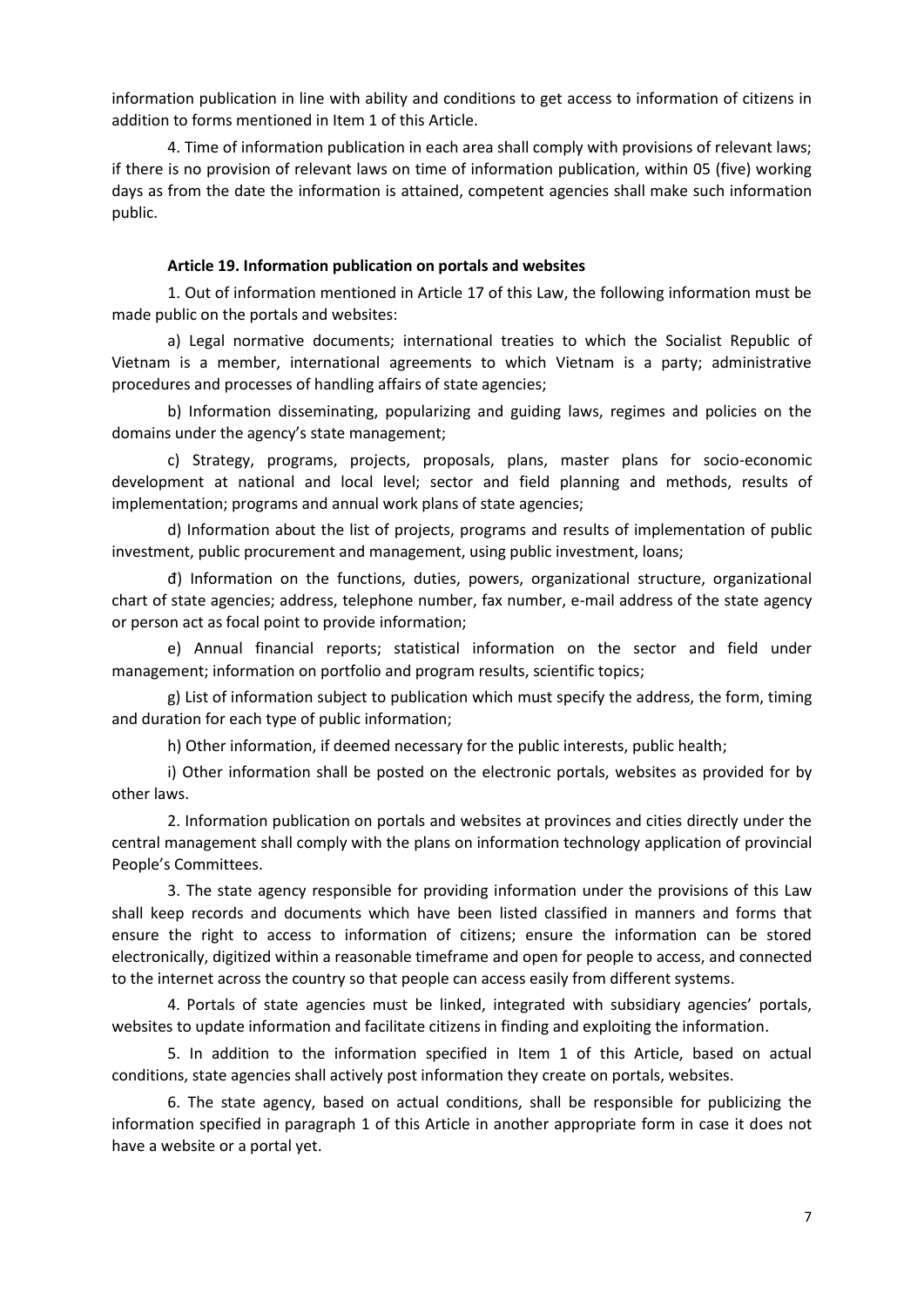# **Article 20. Information publication on mass media**

1. State agencies responsible for information provision shall fully, accurately, and timely provide mass media with information subject to publication on mass media as required by the laws.

2. Putting and broadcasting news on mass media shall comply with the provisions of the laws. When putting an advertisement and broadcasting news, mass media companies shall ensure fullness, accuracy, timeliness of the information.

# **Article 21. Publishing information on the Official Gazette or posting information in public**

1. Publishing information publication on the Official Gazette or posting information in public shall comply with relevant laws.

2. For information posted in public without specific provisions on posting place and timeframe, such information must be posted at the offices of the agencies or places for community activities within at least 30 (thirty) days.

## **Article 22. Handling of incorrect published information**

1. State agencies, upon detecting that the information created and published by itself is incorrect, shall be responsible for correcting information and publishing the corrected information in timely manner.

2. State agencies publishing information created by other agencies, upon detecting that the information is incorrect, shall be responsible for correcting information and publishing the corrected information in timely manner.

3. The state agencies creating information, upon detecting that such information was incorrectly published by other agencies, shall be responsible for requesting that publishing agency to correct information and publish the corrected information.

4. Citizens, upon finding published information incorrect, shall make recommendations to the state agency publishing that information. No later than 15 days from the date of receipt of recommendations, the agency shall be responsible for checking the accuracy of the information and responding citizens; in case the information is found incorrect, the state agency shall timely correct information, and publish the corrected information.

5. Information shall be corrected in the form it was incorrectly published before.

# **CHAPTER III**

# **PROVIDING INFORMATION UPON REQUEST**

## **Section 1**

## **General provisions on proving information upon request**

## **Article 23. Information accessible upon request**

1. Information prescribed in Article 17 of this Law falling in the following cases:

a) Information within the timeframe for publication but not being made public yet;

b) Information with timeframe for publication having expired in accordance with the law;

c) Information being published but not accessible to the information requester due to an event of force majeure.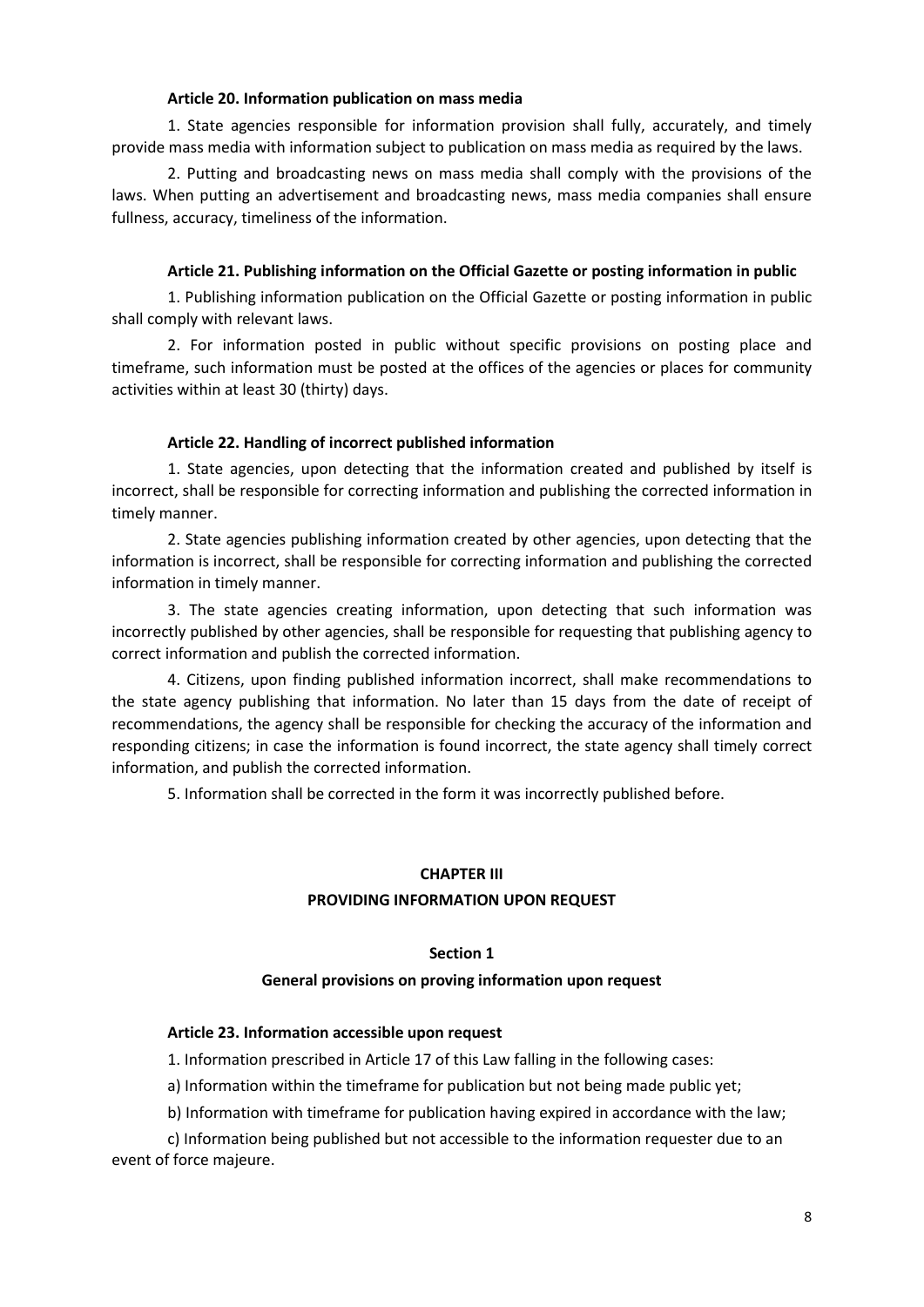2. Information related to business confidentiality, privacy, personal secrets, family secrets that is eligible to provide under the provisions of Article 7 of this Law.

3. Information related to the life, activities, manufacture and business of the information requester, not falling under the provision of Article 17 of this Law and Item 2 of this Article.

## **Article 24. Forms of requesting for information**

1. The information requester shall make request in the following forms:

a) Come in person or authorize other person to go to the offices of the state agencies to make request.

The person in charge of receiving request shall be responsible for instructing the information requester to fill out information in the Request Form as prescribed in clause 2 of this Article.

If the requester is illiterate or disabled and cannot write, the person in charge of receiving request shall fill out the Request Form.

b) Submit written requests to the head offices of the agencies providing information via postal services, internet, and faxes.

2. The Request Form shall be written in Vietnamese and include main content as follows:

a) Names, addresses, identification numbers or passport numbers of the information requesters; fax numbers, telephone numbers, emails (if any);

b) Requested information, with name of the documents, records, files being specified;

c) Form of providing information;

d) Reasons for requesting for information and purposes of using information.

3. A written consent of the concerned individuals or organizations shall be attached if the requested information falls under the provision of Items 1 and 2 of Article 7 of this Law.

4. The Government shall determines the template of the Request Form.

#### **Article 25. Forms of providing information upon request**

1. Requested information shall be provided in one of the following forms:

a) Directly at head offices of the agencies;

b) Via websites, postal services, faxes.

2. The state agencies receiving request shall be responsible for providing information in forms that are as requested and suitable with nature of the requested information and the agencies' capacity, unless otherwise regulated by the other laws.

#### **Article 26. Receipt of request for information**

1. The state agencies shall be responsible for receiving and recording requestsin tracking book.

2. In case the contents specified in Item 2 of Article 24 of this Law in Request Form is inadequate and unclear, the agency receiving request shall be responsible for instructing the requester to supplement information.

3. The state agency receiving request shall be responsible for announcing and guiding the requester to go to the competent agency if they themselves are not responsible for providing the requested information.

## **Article 27. Handling request for information**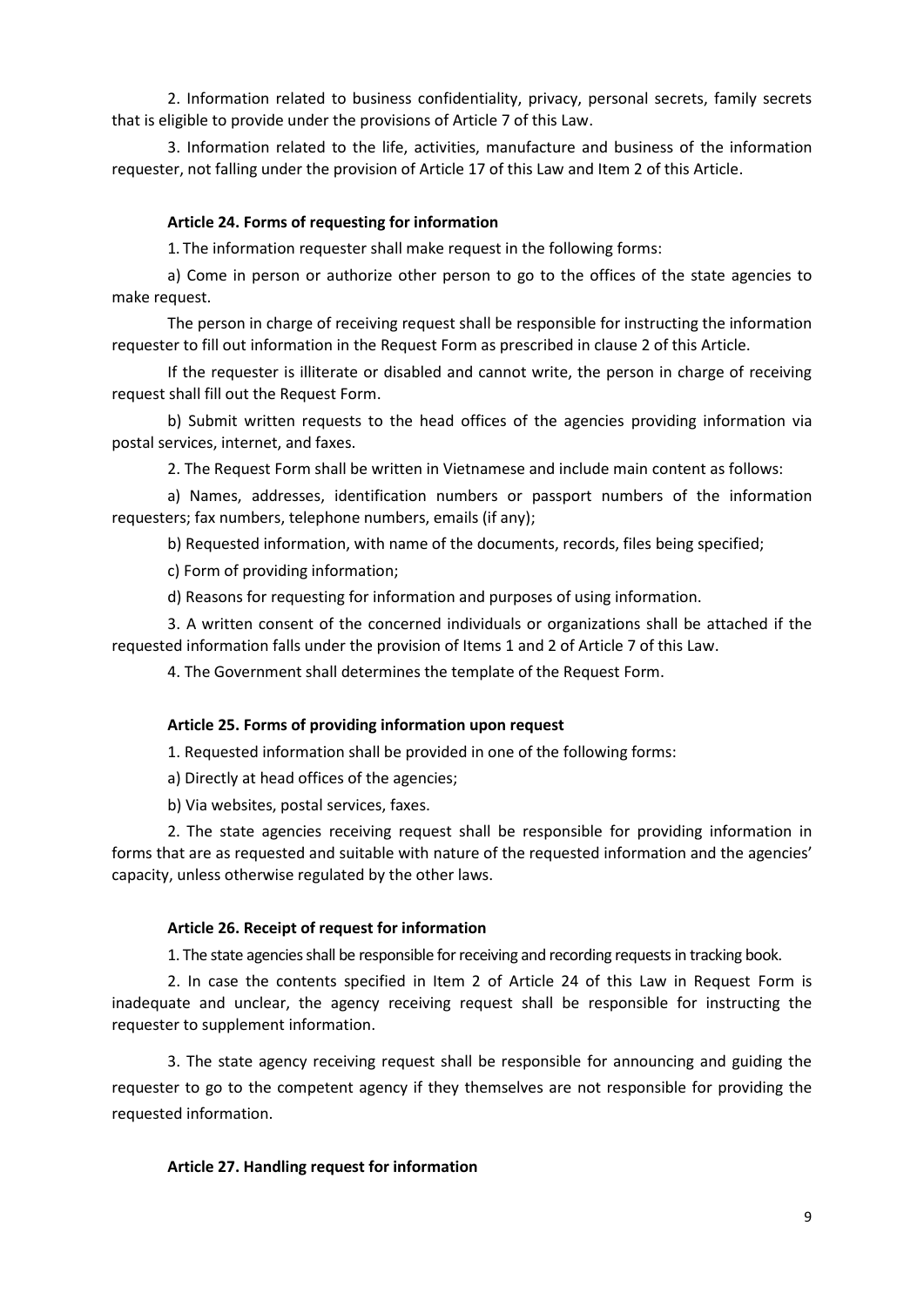Upon receiving valid request for information, the state agency responsible for providing information shall notify the requester about duration, location and forms of information provision, the actual cost for printing, copying, capturing, and sending information through postal services, faxes (if any) and methods of payment; execute information provision in the orders and procedures prescribed in this Chapter.

## **Article 28. Refusal of information provision**

1. The state agencies shall refuse to provide information in the following cases:

a) Information mentioned in Article 6; information not meeting the requirements as prescribed in Article 7 of this Law;

b) Information subject to publication as regulated in Article 17 of this Law, except for cases regulated in the provision of Item 1 of Article 23 of this Law;

c) The requested agency is not responsible for providing the requested information;

d) Information has been provided twice (02) to the persons requesting for information, unless they have plausible reasons;

đ) The amount of requested information exceeds the ability of the requested agencies or affects the normal operation of the agencies;

e) Person requesting for information does not pay the actual cost for printing, copying, capturing, and sending information through postal services, faxes.

2. The requested agencies shall be responsible for sending written notices on refusal of information provision to the information requester, with reasons for refusal being specified.

#### **Section 2**

## **Orders and procedures for provision of requested information**

# **Article 29. Orders and procedures for the state agencies to directly provide requested information at their head offices**

1. For simple, available information which can be provided immediately, information requester shall read, see, listen, take notes, copy, and capture information or request to be provided immediately for with copies, capturing of such documents.

2. For complex, not available information which should be gathered from other departments of that agency or the information that needs to be reviewed by other agencies, organizations, units, the requested agency shall, within 10 working days from the date of receipt of a valid request, notify information requester to come to their office to read, see, listen, take notes, copy, capture or receive a copy, photocopy of documents or issue notice of refusal of providing information.

If the requested agency need more time to review, search, collect, copy, resolve the request for information, the time limit may be extended for a maximum of 10 working days. The requested agency shall inform the requester of the extension on deadline for providing information.

## **Article 30. Orders and procedures for providing requested information via internet**

1. Information shall be provided via internet when it meets the following conditions:

a) Requested information are available in electronic forms and can be transmitted via the internet;

b) The state agency meets the technical requirements to provide information via internet.

2. Information shall be provided via internet by these following methods:

a) Send attachments via email;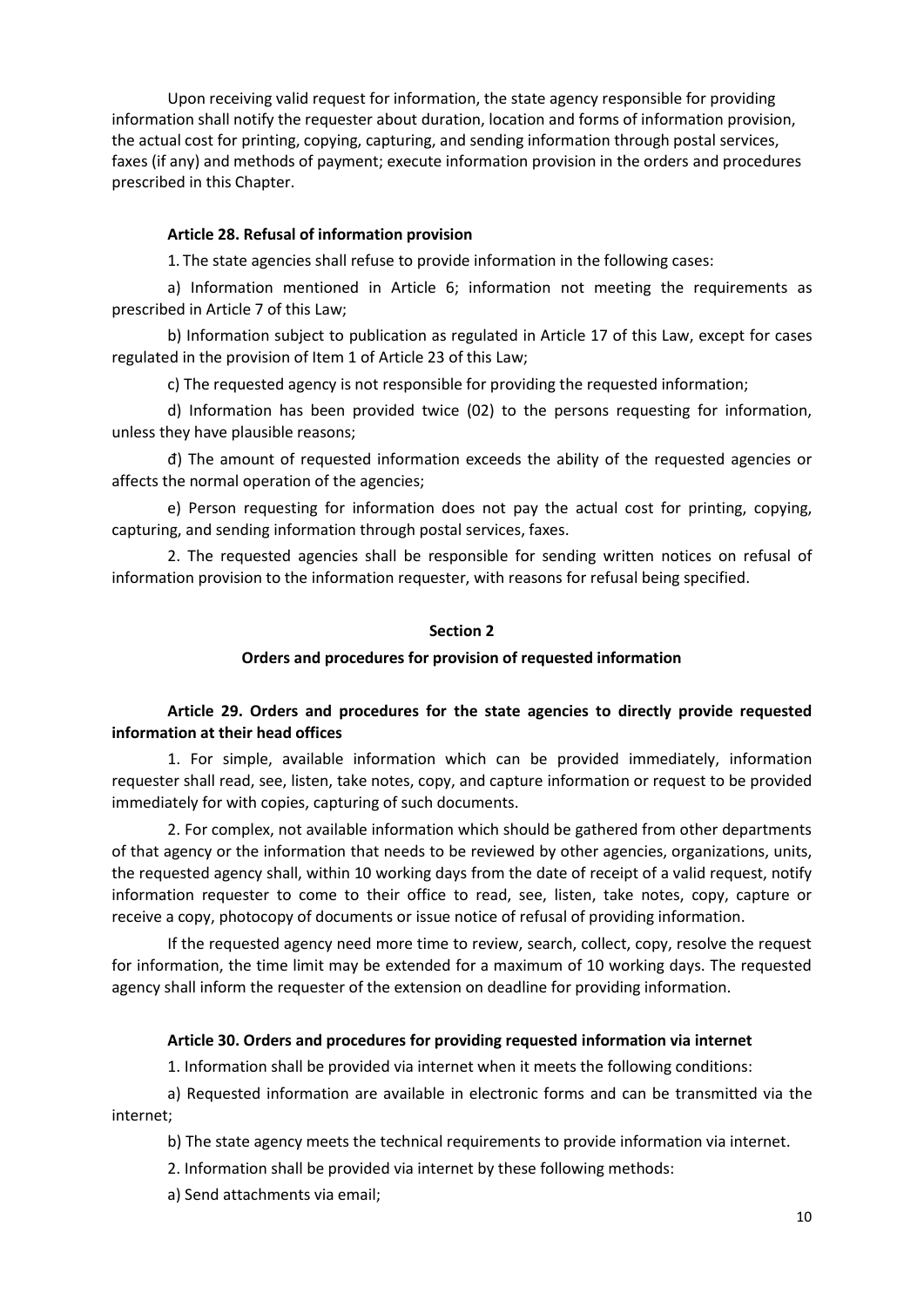b) Provide one-time access code;

c) Provide access address to download information.

3. For simple, available information which can be provided immediately, the requested state agency shall, within 03 (three) working days from the date of receipt of valid request, provide information.

4. For complex, unavailable information which should be gathered from other departments of that agency or the information that needs to be reviewed by other agencies, organizations, units, the requested agency shall, within 03 (three) working days from the date of receipt of a valid request, notify in written form of the time limit for handling the request. Within 15 working days from the date of receipt of a valid request, the requested agency shall provide the requester with information or written refusal of information provision.

If the requested agency need more time to review, search, collect, copy, resolve the request of information provision, the time limit may be extended for a maximum of 15 working days. The requested agency shall inform the requester of the extension of the deadline for providing information in written forms.

# **Article 31. Orders and procedures for providing requested information via postal services, faxes**

1. For simple, available information which can be provided immediately, the requested state agency shall, within 05 (five) working days from the date of receipt of valid request, provide information.

2. For complex, unavailable information which should be gathered from other departments of that agency or the information that needs to be reviewed by other agencies, organizations, units, the requested agency shall, within 03 (three) working days from the date of receipt of a valid request, notify in written form of the time limit for handling the request. Within 15 working days from the date of receipt of a valid request, the requested agency shall announce the refusal of information provision in written forms.

If the requested agency need more time to review, search, collect, copy, resolve the request of information provision, the time limit may be extended for a maximum of 15 days. The requested agency shall inform the requester of the extension of the deadline to provide information in written.

## **Article 32. Handling incorrect information provided upon request**

1. Upon detecting that the information provided upon request is incorrect, the state agencies providing such information shall, within 05 (five) working days from the date of finding the incorrect information, correct and re-provide the correct information, except for the provisions in Item 3 of this Article.

2. In case the information requester deems the provided information is incorrect, he/she shall have the right to require the agency providing him/her with such information to re-provide the correct information.

The agency providing information shall, no later than 15 working days from the date of receipt of request, be responsible for determining the accuracy of information and answering the requester; if the provided information is not correct, the state agency shall be responsible for correcting and re-providing information, except for the provision of Item 3 of this Article.

3. In case the People's Committee at commune-level cannot determine the accuracy of information it keeps, it shall, within 05 (five) working days from the date of finding the information incorrect/receipt of request from information requester, request the agency creating information to check.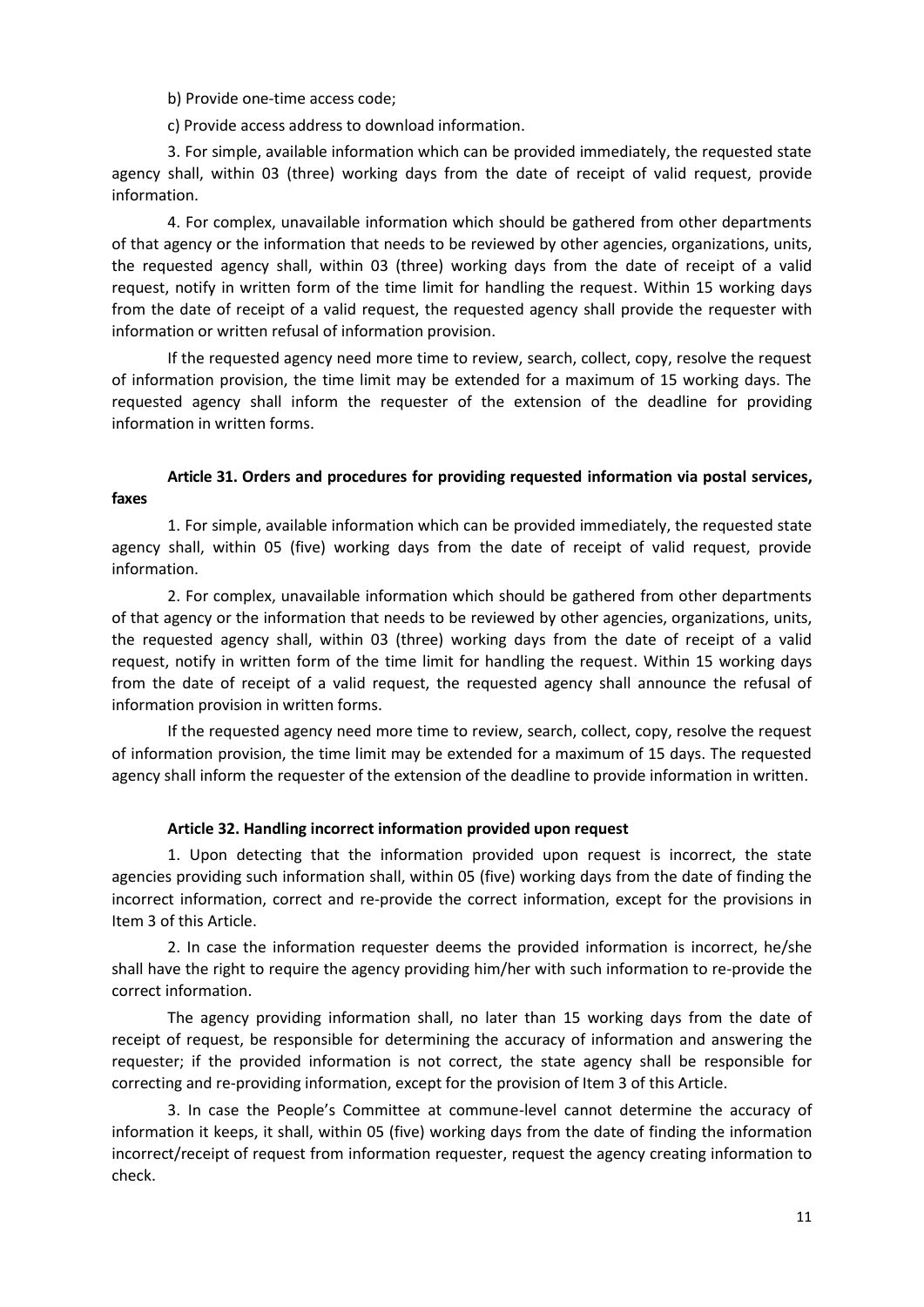The agency creating information shall, no later than 15 working days from the date of receipt of request, confirm the accuracy of information and answer Community People's Committee; if the provided information is incorrect, the creating agency shall attach the correct information.

The People's Committee at commune-level shall, no later than 03 (three) working days from the date of receipt of the answer, correct information or notify the information requester.

#### **CHAPTER IV**

# **RESPONSIBILITIES IN ENSURING THE RIGHT TO ACCESS TO INFORMATION OF CITIZENS**

#### **Article 33. Measures to ensure the right to access to information of citizens**

1. Organizing training courses to improve capacity, qualification, professional skills of persons assigned to be responsible for information provision on the right to access to information of citizens.

2. Running portals, websites; developing and running database of information that the agencies are responsible for provision as required by the Government.

3. Increasing information provision through activities of the spokespersons of state agencies and on mass media.

4. Assigning units, persons to act as a focal point to provide information.

5. Allocating appropriate places for citizen receptions to provide information based on available resources of each agency.

6. Consolidating, strengthening clerical work, archiving, statistics; equipping technical facilities, information technology and other necessary conditions for the information requester to read, see, listen, take notes, copy, capture information at head offices of state agencies and via internet.

## **Article 34. Responsibilities of agencies providing information**

1. Agencies providing information as prescribed in Article 9 of this Law shall have responsibilities as follows:

a) Publicizing, providing information in timely, full and sufficient manners; correcting information or providing additional information upon finding that provided information is incorrect or insufficient;

b) Taking initiative in developing, updating, publicizing lists of information subject to publication, and uploading such lists on portals, websites; regularly updating and making information public at the right time, meeting the timeframe and forms mentioned in the lists of information subject to publication;

c) Maintaining, archiving, updating a database of information that state agencies are responsible for provision, ensuring that information is kept in a systematic, sufficient, comprehensive manner and is easy for searching;

d) Ensuring accuracy and sufficiency of information. The transfer of information among database systems shall comply with the provisions of the laws;

đ) Issuing technical guidance on measures and processes of protection of information and information management systems;

e) Reviewing, classifying, checking and ensuring secrecy of information before provision;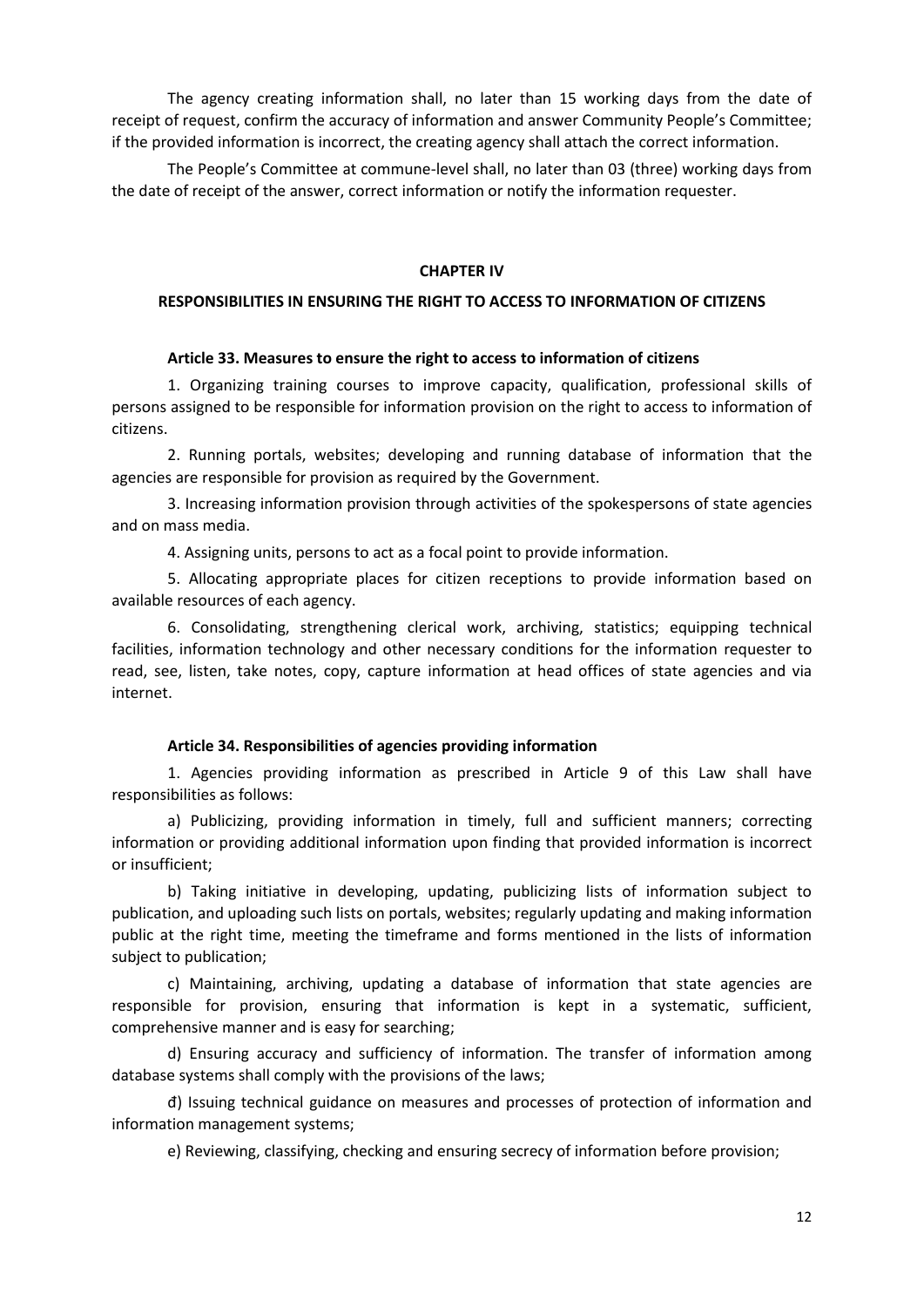g) Timely reviewing and considering benefits of information provision to decide whether making information public or providing information upon request in order to protect public interests and community health;

h) Issuing and publishing internal regulations on information provision under their responsibilities. Main contents of the regulations include: determining the focal point to provide information; orders, procedures of transferring information created by their agency to the focal points; classifying information subject and not subject to provision; and updating information subject to publication, information provided upon request; orders, procedures of handling requests for information between the focal points, the units managing the database and other relevant units;

i) Reviewing provisions of the laws on access to information relating to their functions, tasks and authorities to make timely proposals to competent agencies for revision and amendment in line with this Law;

k) Handling complaints, denunciations, and violations of right to access to information in compliance with the laws.

l) Reporting to competent agencies on the status of ensuring the right to access to information of citizens at the agencies upon request.

2. The head of the agency providing information shall be responsible for ensuring the performance of information provision in the agency, timely handling the person in charge of providing information under his/her jurisdiction management who obstructs the exercise of the right to access to information of citizen.

3. The person assigned to provide information shall be responsible for providing citizens with sufficient information in a timely manner and shall not harass, obstruct or cause difficulties while performing their tasks.

# **Article 35. Responsibilities of the Government, ministries, provincial People's Committees in ensuring the right to access to information**

1. The Government shall unify the state management on ensuring the right to access to information of citizens and implement tasks and authorities as follows:

a) Issuing or making proposals to competent agencies on issuance, revision, amendment of the laws on ensuring the right to access to information;

b) Providing measures to create favorable condition for people with disability, people living in mountainous areas, islands, areas with exceptional socio-economic difficulties to exercise the right to access to information;

c) Implementing activities to popularize, educate and raise awareness on the rights and responsibilities of agencies, state officials, and citizens in implementing the right to access to information;

d) Giving guidance to agencies and citizens in implementation of the right to access to information;

đ) Inspecting, supervising compliance of the laws and handling violation of the laws on access to information;

e) Giving technical guidance on measures and processes for protection of information and database;

g) Monitoring, speeding up, and supervising to ensure the implementation of the right to access to information of citizens.

2. Ministries, ministerial agencies, governmental agencies are responsible for implementation of tasks mentioned in Point a, b, c, d, đ and g in Item 1 of this Article based on their assigned functions and tasks.

3. The Ministry of Information and Communication shall assist the Government in implementation of tasks mentioned in Point e of Item 1 of this Article.